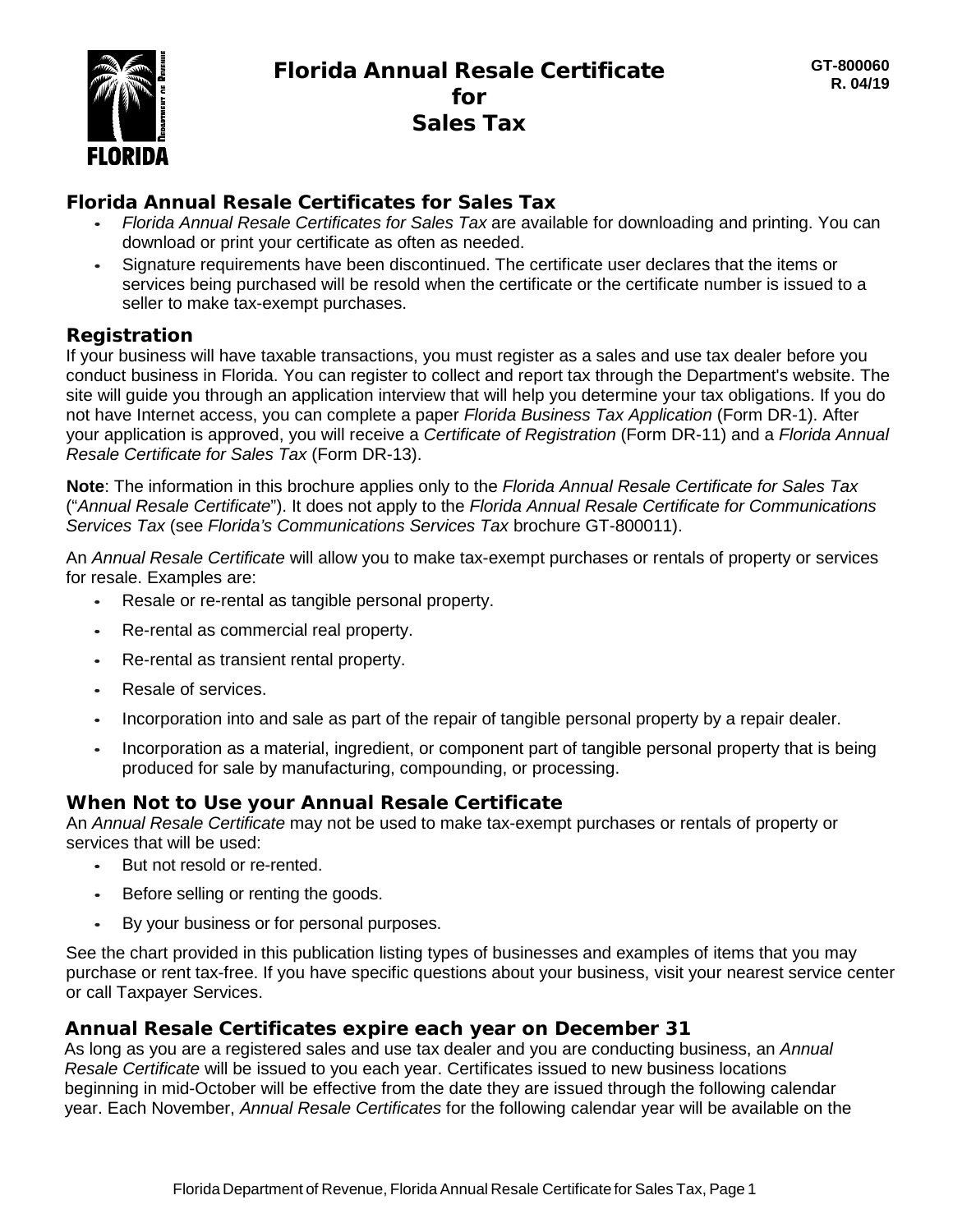Department's website for electronic or paper filers. If you file paper sales and use tax returns, your certificate will also be mailed to you with your annual coupon book or your paper return.

Using your tax account information, you may download and print your certificate. Go to **floridarevenue.com/taxes/printcertificate**. Easy-to-follow steps for printing your certificate can be found when selecting the applicable button on the website. If you need additional assistance, contact Taxpayer Services at 850-488-6800.

## **Inactive Registered Dealers and Use Tax Dealers**

*Annual Resale Certificates* are issued only to dealers who have a valid sales tax account and whose registration status is *active*, which means the business is open for business and collecting and remitting sales tax to the Department of Revenue. A registered dealer who is on *inactive* status or has only a use tax account will not be issued an *Annual Resale Certificate.*

## **Consolidated Registrations**

Purchasers who file returns on a consolidated basis (80-code account numbers) may use a copy of the current *Annual Resale Certificate* for either the consolidated registration number (80-code number) or the active location reported under the consolidated registration number. Selling dealers may accept either copy from the purchaser.

## **Purchaser's Responsibility**

As a purchaser it is your responsibility to ensure that goods purchased using your *Annual Resale Certificate* are purchased for resale. If the goods purchased for resale are later used (not resold), you are responsible for reporting and paying use tax and surtax on the items.

## **Penalty**

There are civil and criminal penalties for intentional misuse of an *Annual Resale Certificate*. Resale fraud is a third-degree felony subject to a 200 percent penalty. Anyone who, for the purpose of evading tax, uses an *Annual Resale Certificate* or signs a written statement claiming an exemption knowing that tax is due on the property or services at the time of purchase is subject to civil and criminal penalties. As part of the audit process, the Department routinely examines resale transactions and *Annual Resale Certificates*  to ensure they are legitimate purchases for resale.

## **Seller's Responsibility**

Other businesses may buy goods from you tax exempt. Business owners who purchase goods for resale must provide you a copy of their current *Annual Resale Certificate.* You should not accept an *Annual Resale Certificate* if you know or have reason to believe that the goods are purchased for reasons other than those stated on the certificate. For example, a resale certificate from a car dealership should not be accepted for the purchase of office supplies or similar items not normally sold by car dealerships.

## **Selling Dealer Liability**

A selling dealer who accepts a copy of an *Annual Resale Certificate* will not be held liable for tax on the transaction if it is later determined the purchaser was not an active, registered dealer at the time of the transaction.

## **Signature Not Required**

A signature is not required on the annual resale certificate. The user certifies that the items or services purchased will be resold when the certificate or the certificate number is issued to a seller to purchase items and services tax-exempt.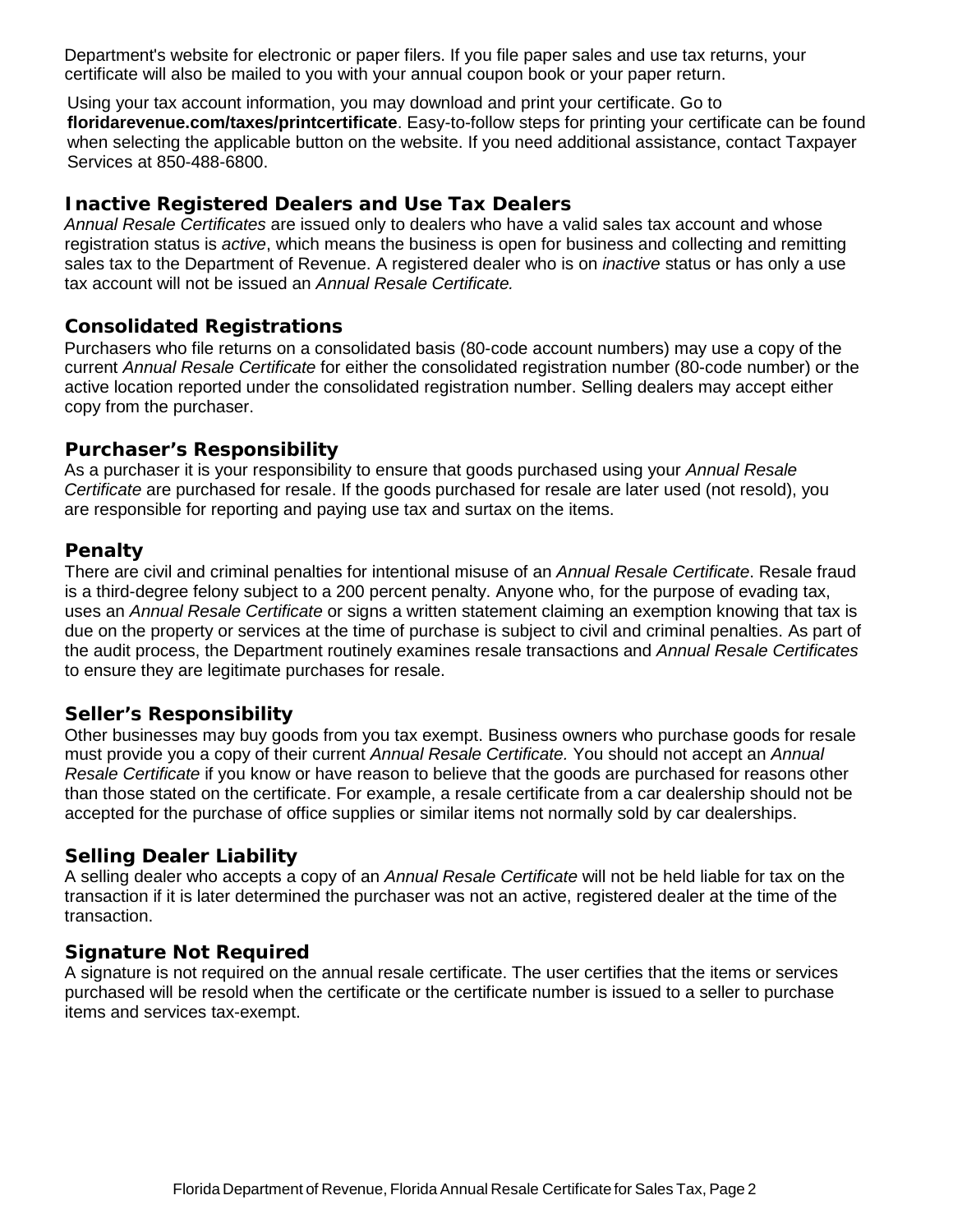| <b>Type of</b><br>business                                                                                               | <b>Purchases that may</b><br>qualify for resale<br>exemption                                                                                                                                                | Purchases that are generally taxable                                                                                                                                                                                        |
|--------------------------------------------------------------------------------------------------------------------------|-------------------------------------------------------------------------------------------------------------------------------------------------------------------------------------------------------------|-----------------------------------------------------------------------------------------------------------------------------------------------------------------------------------------------------------------------------|
| Restaurants<br>Bars                                                                                                      | Disposable "take-out" food<br>containers, paper napkins,<br>plastic eating utensils, and<br>beverages                                                                                                       | Dishes, flatware, kitchen utensils, cleaning supplies, office<br>equipment, office supplies, delivery vehicles, kitchen equipment,<br>credit card machines, and menus                                                       |
| Barber shops<br>Beauty salons                                                                                            | Items for resale to<br>customers for off- premises<br>use, including shampoos,<br>hair tonics, brushes, and<br>cosmetics                                                                                    | Items used in serving customers on-site, including shampoo,<br>brushes, cosmetics, cleaning supplies, hair dryers, curling irons,<br>beautician chairs, scissors, combs, shears, office supplies, and<br>office equipment   |
| Car dealers<br>Auto repair shops<br>Service stations                                                                     | Tires, batteries, auto parts,<br>seat covers, auto paint,<br>antifreeze, nuts, bolts, and<br>oil available for resale to<br>customers or incorporated<br>into repairs                                       | Hand and power tools, machinery, tape, sandpaper,<br>lubricants, solvents, rags, cleaning supplies, office supplies<br>and equipment, free loaner vehicles, delivery vehicles,<br>wreckers, lifts, and diagnostic equipment |
| <b>Florists</b><br>Plant nurseries<br>Landscape<br>gardeners                                                             | Fertilizers, flowers, shrubs,<br>potting soil, and garden<br>tools for resale to<br>customers on an itemized<br>invoice                                                                                     | Hoses, garden tools, lawn mowers, rakes, office equipment,<br>supplies used in day-to-day operations, and delivery vehicles                                                                                                 |
| Convenience<br>stores                                                                                                    | Soft drinks, candy, beer,<br>t-shirts, hats, kitchen<br>supplies, office supplies,<br>household supplies,<br>cleaning supplies, and<br>motor oil available for<br>resale to customers                       | Cash registers, business equipment, cleaning supplies, office<br>supplies, gas pumps, credit card machines, and ATMs                                                                                                        |
| Pet shops                                                                                                                | Items intended for resale<br>rather than use in business<br>operations, including pet<br>food, pet litter, brushes,<br>and pet dishes                                                                       | Items for use in day-to-day store operations, including pet food,<br>pet litter, pet dishes, cleaning supplies, office supplies, and office<br>equipment                                                                    |
| Service providers,<br>for example:<br>attorneys,<br>accountants,<br>architects, doctors,<br>dentists, daycare<br>centers | None. These types of<br>businesses are generally<br>considered to be the end<br>users of products they use<br>in providing service to<br>customers and generally<br>do not qualify for resale<br>exemption. | Electronics, service vehicles, appliances, office equipment and<br>supplies, books, stationery, computer hardware or software,<br>bandages, mouthwash, toothbrushes, toys, and bedding                                      |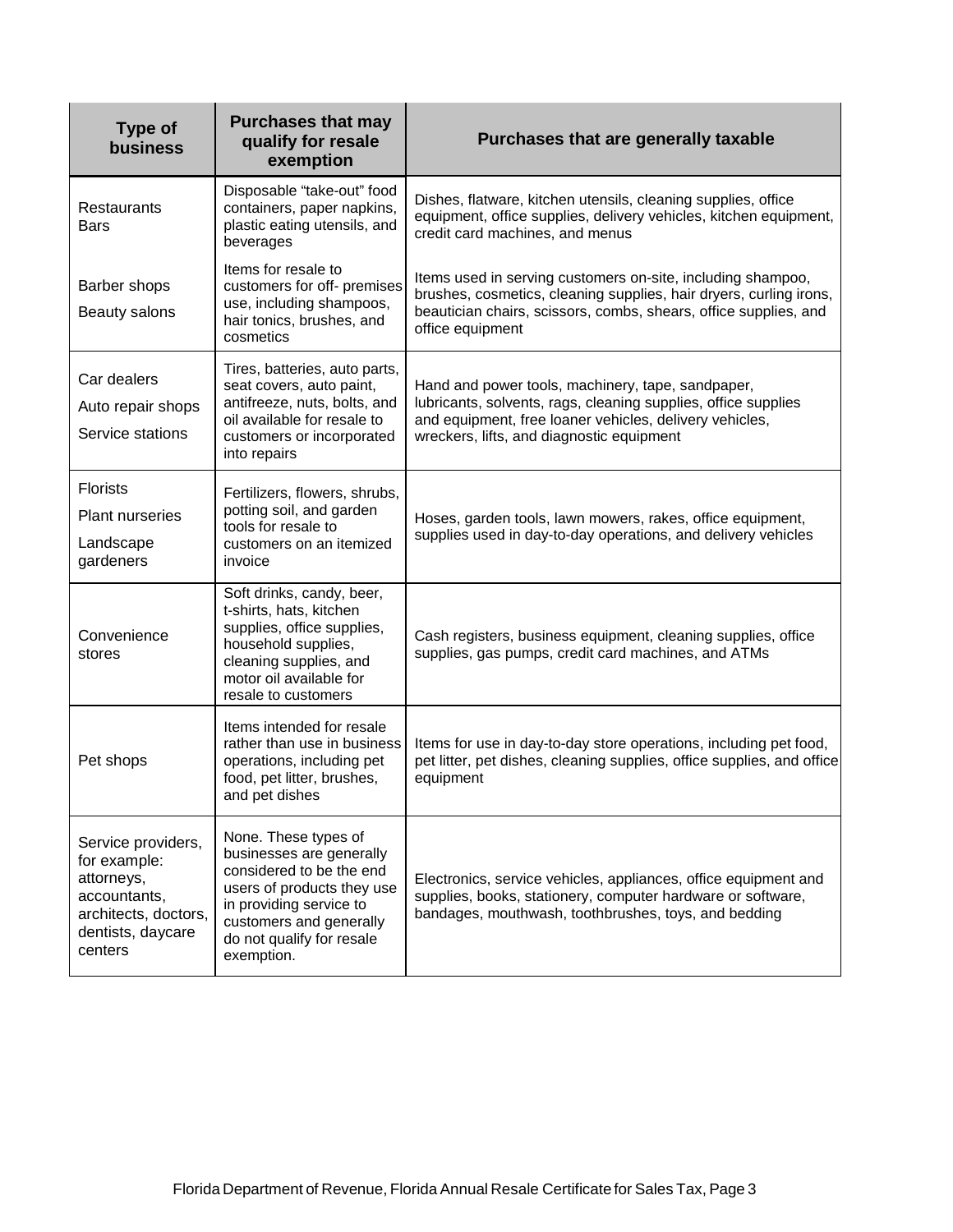# **Documenting Sales for Resale**

As a seller you must document each tax-exempt sale for resale using one of the following methods. You may select a different method to document each sale for resale.

**Method 1** – Obtain a copy of your customer's current *Annual Resale Certificate*. You can accept paper or electronic copies. Maintain copies of the certificates (paper or electronic) for three years.



**Method 2** – For each sale, obtain a transaction authorization number using your customer's *Annual Resale Certificate* number. You do **not** need to maintain a copy of your customer's *Annual Resale Certificate* number when you maintain a transaction authorization number for a tax-exempt sale for resale.

**Phone**: Dial 877-357-3725 and enter the customer's *Annual Resale Certificate* number.

**Online**: Go to **floridarevenue.com/taxes/certificates.** Enter sales tax certificate numbers for verification.

*FL Tax* mobile app available for iPhone, iPad, Android phones and tablets, and Windows phones.



**Find our free app in your device's app store.**





m **Windows Phone Store**  $\mathbf{r}$ 

- **•** Download the free *FL Tax* mobile app from the app store on your mobile device.
- **•** Enter your 13-digit sales tax certificate number in the Seller field. Your number will be validated each time you verify a customer's certificate number. Once your number is validated, the app will store it for future use.
- **•** Enter your customer's *Annual Resale Certificate* number in the Buyer field.
- **•** A Valid or Not Valid response will be provided immediately. If the buyer's certificate number is valid, you will receive a transaction authorization number. This number is for a single purchase only, and is not valid for any other purchases made by the same customer.
- **•** A verification response report will be stored in the app if your device's memory space permits. This report can be emailed for easy record storage. The report displays the following information:
	- $\triangleright$  Date and time of transaction
	- $\triangleright$  Buyer's name (when their certificate is valid)
	- $\triangleright$  Buyer's sales tax or tax exemption certificate number
	- $\triangleright$  Verification response short-text indicator (Pass or Fail)
	- $\triangleright$  Response details including transaction authorization number (when valid)

Florida Department of Revenue, Florida Annual Resale Certificate for Sales Tax, Page 4